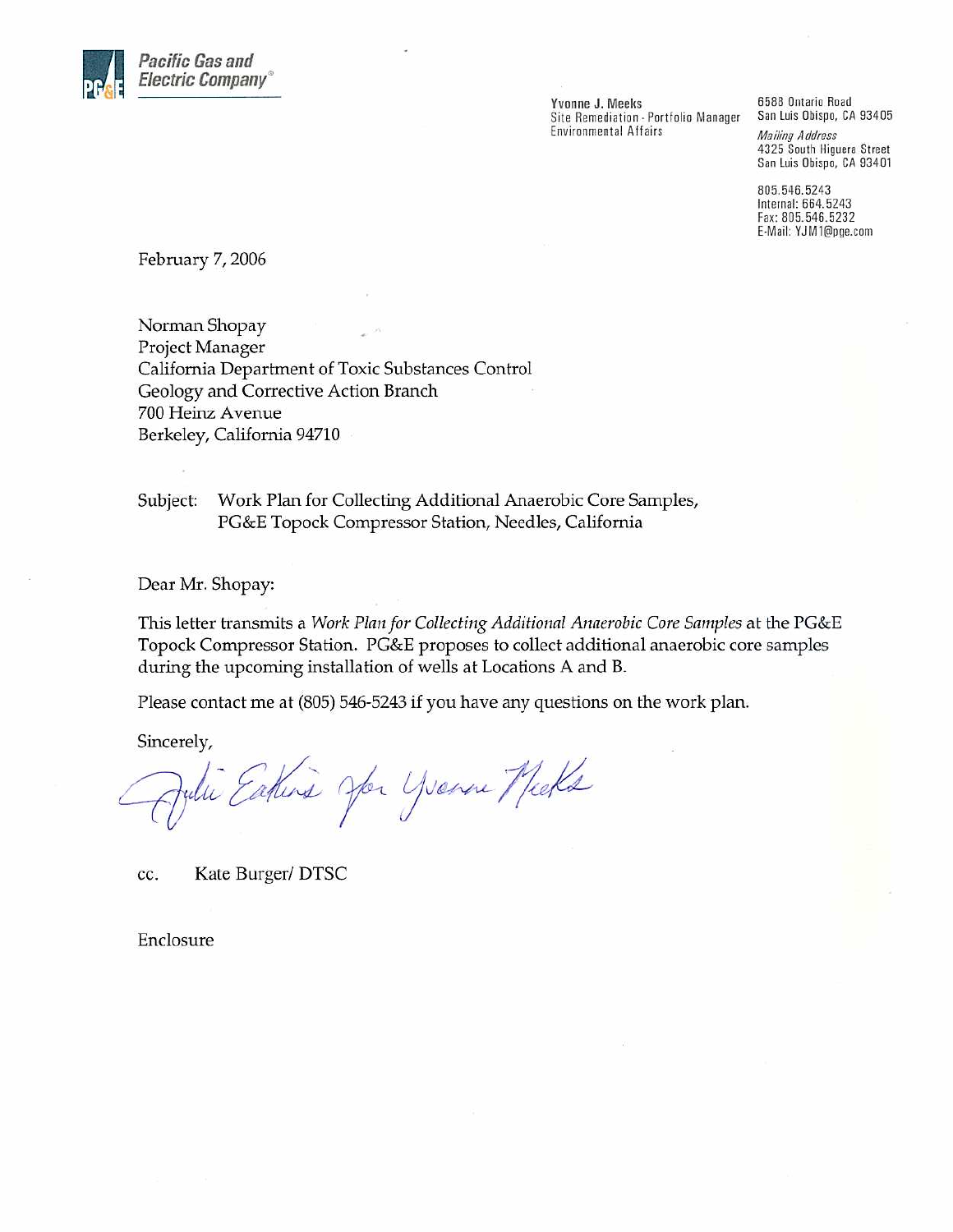## **Work Plan for Collecting Additional Anaerobic Core Samples, PG&E Topock Compressor Station, Needles, California**

**DATE:** February 7, 2006

# **1.0 Background**

In January and February 2005, anaerobic core samples were collected from several borings during the drilling of wells in the floodplain near Pacific Gas and Electric Company's (PG&E's) Topock Compressor Station. These cores were sealed into airtight sleeves in a glove box under nitrogen atmosphere to minimize contact with atmospheric oxygen. The sealed samples were frozen and have been stored in a freezer at the Topock facility since their dates of collection. A work plan for analytical testing of the core samples is pending.

Microbial populations become dormant under freezing conditions but will usually become active again when the temperature is raised. However, after being frozen for over a year, the cultures in these core samples may not be as vigorous as when first collected.

Beginning February 6, 2006, there will be additional drilling in the floodplain to install new monitoring well clusters as described in *Technical Addendum No. 1: Well Installation Work Plan for Interim Measures Performance Monitoring, PG&E Topock Compressor Station, Needles, California*, dated January 27, 2006 (work plan). PG&E would like to take the opportunity to collect additional anaerobic core samples during this drilling phase. The objective of this sampling is to obtain additional samples, for use in the upcoming anaerobic core testing. The initial laboratory core tests will be set up to use both the fresh samples collected in 2006 and frozen samples from 2005. Using a combination of 2005 and 2006 samples will allow evaluation of the geochemical conditions from a larger number of wells across a larger area of the floodplain. During the initial phase of the laboratory testing we will compare the degree of reducing conditions present in the two sets of samples. If the 2005 samples show significantly less reducing capacity than the 2006 samples, the 2005 samples will be removed from the test and replaced with additional 2006 samples. This would mean that all the samples in the test would be from the two wells sampled in 2006 (Sites A and B). If the two sample sets show similar degrees of reducing capacity, both will be used in the laboratory testing, allowing us to select samples from a group of seven wells.

## **2.0 Core Collection**

Cores will be collected during drilling at Sites A and B, as shown on Figure 3-2 of the work plan. Previous data near these sites indicate that anaerobic conditions are prevalent throughout the top 70 feet of fluvial sediments. Oxidation-reduction potential (ORP) measurements will be monitored during drilling to verify redox conditions with depth. Chromium reducing conditions have been observed for ORP readings less than (i.e., more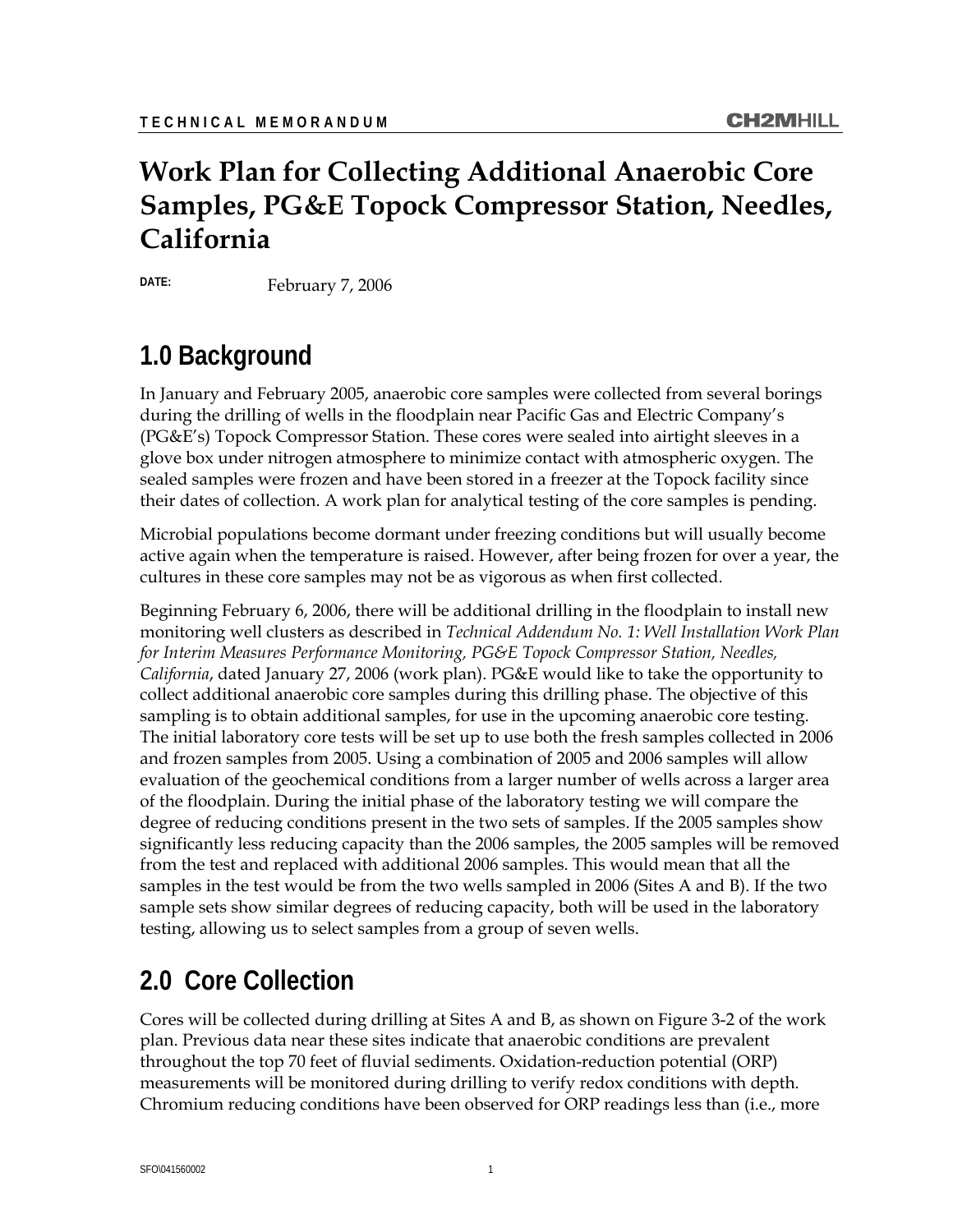negative than) -70 millivolts (mV), so areas with this characteristic will be targeted for core collection.

Core samples will be collected at 10-foot intervals, with the first sample collected just below where the water table is encountered. Collection procedures will be the same as those followed for the 2005 samples. These procedures are discussed in Section 3.0. It is anticipated that a total of 10 to 16 samples will be collected from Sites A and B and will be stored in the onsite freezer. Should testing of these cores be deemed necessary, the samples will be transported under frozen conditions to the CH2M HILL lab in Corvallis, Oregon for laboratory analysis.

At Site A, core samples will be collected until depths are reached where ORP measurements show more oxidizing conditions (i.e., readings greater than -70 mV).

Site B is adjacent to PE-1 and will not have ORP measurements available during drilling. ORP measurements were made during drilling of PE-1, and the results indicated that reducing conditions exist to 66 feet below ground surface (bgs). Samples will therefore be collected at Site B to no greater than 66 feet bgs.

## **3.0 Sample Collection Procedure**

#### **3.1 Collection Preparation**

- 1. Cut ten to twelve 16-inch-long lengths of ProtecCore<sup>™</sup> flat tubing (plastic/aluminum laminate). Place a piece of ProtecCore™ on a plain piece of cardboard, and use a heating iron to seal approximately 2 inches of one end (creating a tube with one end sealed). Seal one end of all 10 to 12 pieces.
- 2. Place a plastic trash bag in the glove box with the open end gathered around the nitrogen tube. Turn the nitrogen gas to the glove box on at a low flow (note/mark amount the regulator is opened), and record the amount of time it takes the trash bag to fill the entire interior of the glove box. This will be "glove box purge time." Remove the trash bag and place two 1-gallon zip-lock storage bags in the glove box.

#### **3.2 Sample Collection**

The core samples for preservation are to be collected every 10 feet and should be collected from areas of the core that have the least possibility of being exposed to the atmosphere (2 to 3 feet from the end of a core run).

- 1. When the drill core barrel is brought to the surface, immediately transfer the core into the plastic sleeve. **For anaerobic samples** (core material gray in color), transfer the plastic-sleeve-covered sample to the nitrogen glove box as soon as possible (the interior of the glove box should be a nitrogen atmosphere). Turn the nitrogen on at that predetermined flow and allow the nitrogen to flow for the "glove box purge time."
- 2. After the glove box has been purged of oxygen, it is safe to work on the collection of the sample.